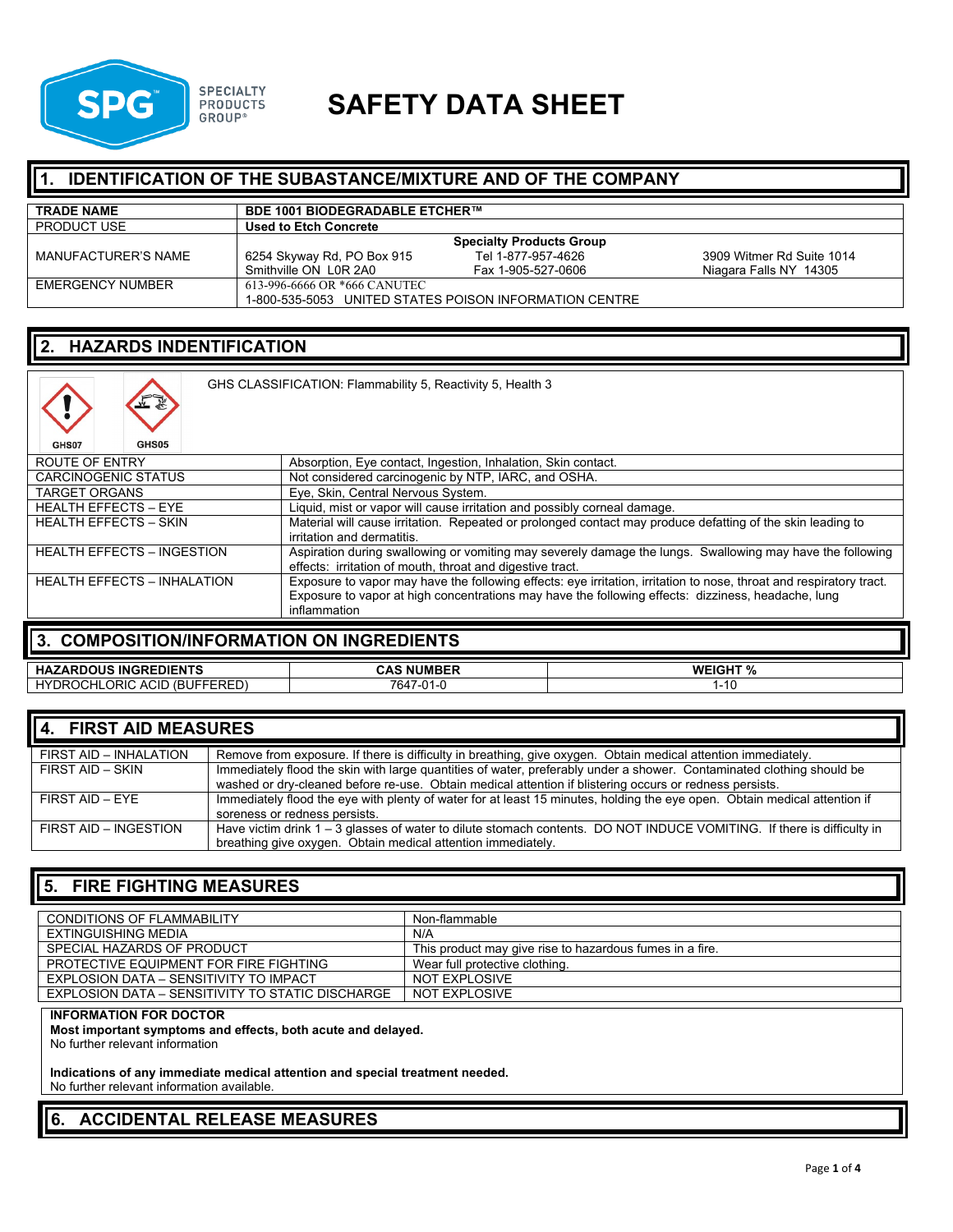### **BDE 1001 BIODEGRABLE ETCHER™**

| SPILL PROCEDURES              | Contain and absorb using earth, sand or other inert material. Transfer into suitable containers for recovery or   |
|-------------------------------|-------------------------------------------------------------------------------------------------------------------|
|                               | disposal.                                                                                                         |
| PERSONAL PRECAUTIONS          | Eliminate all sources of ignition. Vapors can accumulate in low areas. Consider need for evacuation.              |
| ENVIRONMENTAL PRECAUTIONS     | Prevent the material from entering drains or watercourses. Notify authorities if spill has entered watercourse or |
|                               | sewer or has contaminated soil or vegetation.                                                                     |
| REFERENCES TO OTHER SECTIONS. |                                                                                                                   |

#### **REFERENCES TO OTHER SECTIONS** See Section 7 for information on safe handling

See Section 8 for information on personal protection equipment

See Section 13 for disposal information

#### **7. HANDLING AND STORAGE**

HANDLING Use in well-ventilated area. Use local exhaust ventilation. Avoid inhaling vapor. Avoid contact with eyes, skin and clothing. Keep container tightly closed when not in use. STORAGE Store away from sources of heat or ignition. Storage area should be: cool, dry, and well ventilated, out of direct sunlight, away from incompatible materials. **INFORMATION ABOUT PROTECTION AGAINST EXPLOSION AND FIRE** Keep ignition sources away – Do not smoke

Protect against electrostatic charges

#### **SPECIFIC END USE(S)**

No further relevant information available

### **8. EXPOSURE CONTROLS/PERSONAL PROTECTION**

| <b>ENGINEERING CONTROL</b>    | Exposure to this material may be controlled in a number of ways. The measures appropriate for a particular worksite    |
|-------------------------------|------------------------------------------------------------------------------------------------------------------------|
| <b>MEASURES</b>               | depend on how the material is used and on the potential for exposure. If engineering controls and work practices are   |
|                               | not effective in preventing or controlling exposure, then suitable personal protective equipment, which is known to    |
|                               |                                                                                                                        |
|                               | perform satisfactorily, should be used.                                                                                |
| <b>RESPIRATORY PROTECTION</b> | The specific respirator selected must be based on the airborne concentration found in the workplace and must not       |
|                               | exceed the working limits of the respirator. The following protection is recommended: Respirator equipped with an      |
|                               |                                                                                                                        |
|                               | organic vapor cartridge.                                                                                               |
| <b>HAND PROTECTION</b>        | Full-length gloves should be worn during all handling operations. Neoprene gloves.                                     |
| <b>EYE PROTECTION</b>         | Chemical goggles should be worn during all handling operations to protect against splashing.                           |
| <b>BODY PROTECTION</b>        | Discard contaminated protective equipment. If there is danger of splashing, wear overall or apron.                     |
| PROTECTION DURING             | During application, adequate ventilation must be provided. Mix in a well-ventilated area. If ventilation is poor, wear |
| APPLICATION                   | respiratory protection. During application, flames and unsealed lights must be extinguished and adequate ventilation   |
|                               | must be provided.                                                                                                      |

### **9. PHYSICAL AND CHEMICAL PROPERTIES**

| PHYSICAL STATE                        | Liquid                                               |
|---------------------------------------|------------------------------------------------------|
| <b>ODOUR &amp; APPEARANCE</b>         | Clear                                                |
| ODOR THRESHOLD (ppm)                  | <b>NA</b>                                            |
| <b>SPECIFIC GRAVITY</b>               | $0.98 - 1$                                           |
| VAPOR DENSITY (AIR = 1)               | N/D                                                  |
| VAPOR PRESSURE 20 C                   | N/D                                                  |
| <b>EVAPORATION RATE</b>               | N/D                                                  |
| BOILING POINT (°C/°F)                 | 100°C (212°F)                                        |
| FREEZING POINT (°C/°F)                | $-5 - 0^{\circ}$ C (23 $^{\circ}$ F-32 $^{\circ}$ F) |
| рH                                    |                                                      |
| COEFFICIENT OF WATER/OIL DISTRIBUTION | Water soluble                                        |
| SOLUBILITY IN WATER                   | Completely water soluble                             |
| $VOC$ ( $g/L$ )                       |                                                      |
| FLASH POINT (PMCC) (°C/°F)            | 100° C (212°F)                                       |
| UPPER FLAMMABLE LIMIT %VOL            | N/A                                                  |
| LOWER FLAMMABLE LIMIT %VOL            | N/A                                                  |
| AUTOIGNITION TEMP (°C/°F)             | Does not ignite                                      |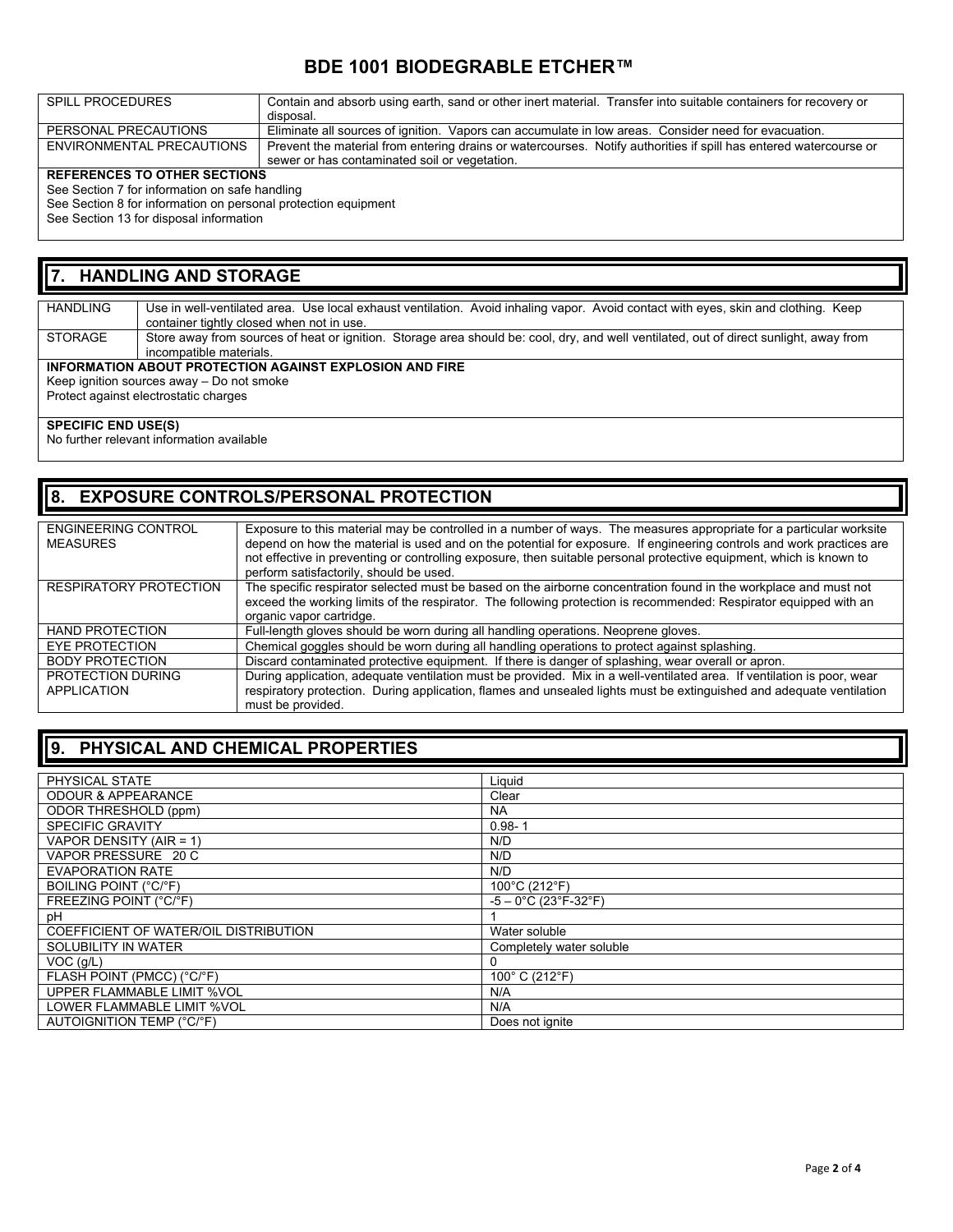### **BDE 1001 BIODEGRABLE ETCHER™**

# **10. STABILITY AND REACTIVITY**

| STABIL ITY                       | Stable under normal conditions                 |
|----------------------------------|------------------------------------------------|
|                                  |                                                |
| CONDITIONS TO AVOID              | High temperatures                              |
|                                  |                                                |
| MATERIALS TO AVOID               | Strong oxidizing agents, Alkalis, Acids, Bases |
| HAZARDOUS POLYMERIZATION         | Will not occur                                 |
|                                  |                                                |
| HAZARDOUS DECOMPOSITION PRODUCTS | Hydrogen chloride                              |
|                                  |                                                |

#### **11. TOXICOLOGICAL INFORMATION** EFFECTS OF ACUTE EXPOSURE Vapors may be irritating to the nose, throat, upper respiratory tract and lungs. EFFECTS OF CHRONIC EXPOSURE | Irritation or hardening of skin.<br>
EXPOSURE LIMITS | NA EXPOSURE LIMITS<br>IRRITANCY Mild irritation expected SENSITIZATION No No known effect in humans REPRODUCTIVE TOXICITY No adverse reproductive effects as far as are known. However, full testing has not been conducted on this product.<br>NA TERATOGENICITY NA MUTAGENICITY NA<br>TOXICOLOGICALLY SYNERGISTIC PRODUCTS NA TOXICOLOGICALLY SYNERGISTIC PRODUCTS

#### **12. ECOLOGICAL INFORMATION**

| <b>MOBILITY</b>           | Most of the product is well absorbed onto soils or sediments. Some of the product will leach into soil. The product |
|---------------------------|---------------------------------------------------------------------------------------------------------------------|
|                           | is freely soluble in water.                                                                                         |
| PERSISTENCE/DEGRADABILITY | The product is expected to biodegrade                                                                               |
| BIO-ACCUMULATION          | No bioaccumulation expected                                                                                         |
| <b>ECOTOXICITY</b>        | Moderately toxic due to pH change (low pH)                                                                          |

#### **RESULTS of PBT and vPvB Assessment**

**PBT:** N/A

**vPvB**: N/A

#### **13. DISPOSAL CONSIDERATIONS**

| PRODUCT DISPOSAL          | Absorb product on an inert material (sand or earth) and transfer absorbed product into a waste container. Do not incinerate |
|---------------------------|-----------------------------------------------------------------------------------------------------------------------------|
|                           |                                                                                                                             |
|                           | closed containers. Dispose of in accordance with all applicable local and national regulations.                             |
|                           |                                                                                                                             |
| <b>CONTAINER DISPOSAL</b> |                                                                                                                             |
|                           | Labels should not be removed from containers until they have been cleaned. Do not cut, puncture or weld on or near to the   |
|                           |                                                                                                                             |
|                           | container. Do not incinerate closed containers. Empty containers may contain hazardous residues. Dispose of containers      |
|                           |                                                                                                                             |
|                           | with care.                                                                                                                  |

#### **UNCLEANED PACKAGINGS**

**Recommendation:** Disposal must be made according to official regulations

| <b>14. TRANSPORTATION INFORMATION</b> |                                                                                                   |  |
|---------------------------------------|---------------------------------------------------------------------------------------------------|--|
| <b>CANADA</b>                         | <b>TDG CLASSIFICATION</b>                                                                         |  |
| HAZARD LABEL 8                        | REGULATED in containers less than 450 liters as per package exemption 1.33 for domestic shipping. |  |
| <b>EXPORT</b>                         |                                                                                                   |  |
| <b>DOT CFR 172.101 DATA</b>           | Not regulated                                                                                     |  |
| UN PROPER SHIPPING NAME               | <b>HYDROCHLORIC ACID SOLUTION</b>                                                                 |  |
| UN NUMBER                             | 1789                                                                                              |  |
| UN PACKAGING GROUP                    | Ш                                                                                                 |  |
| <b>FLASH POINT</b>                    | Does not flash                                                                                    |  |
| <b>HAZARDOUS MATERIAL</b>             | Hydrochloric acid (buffered)                                                                      |  |
| <b>HAZARD LABEL</b>                   | 8                                                                                                 |  |
| <b>MARINE POLLUTANT</b>               | No                                                                                                |  |
| SPECIFIC PRECAUTIONS FOR USER         | N/A                                                                                               |  |